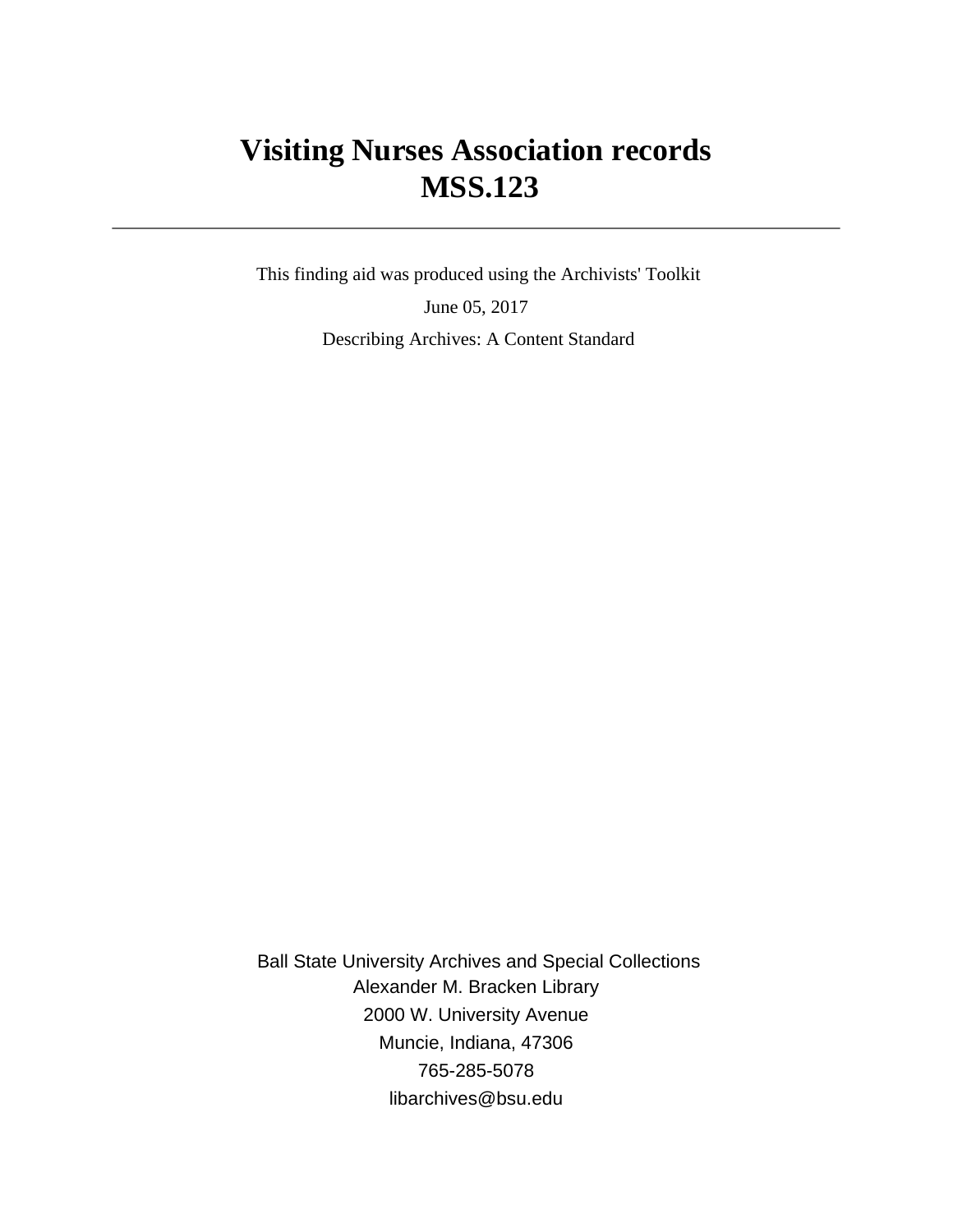# **Table of Contents**

| Series 3: Visiting Nurses Association meeting minutes and other reports, 1916-1993 13  |  |
|----------------------------------------------------------------------------------------|--|
| Series 4: Visiting Nurses Association publications and related organizations programs, |  |
|                                                                                        |  |
|                                                                                        |  |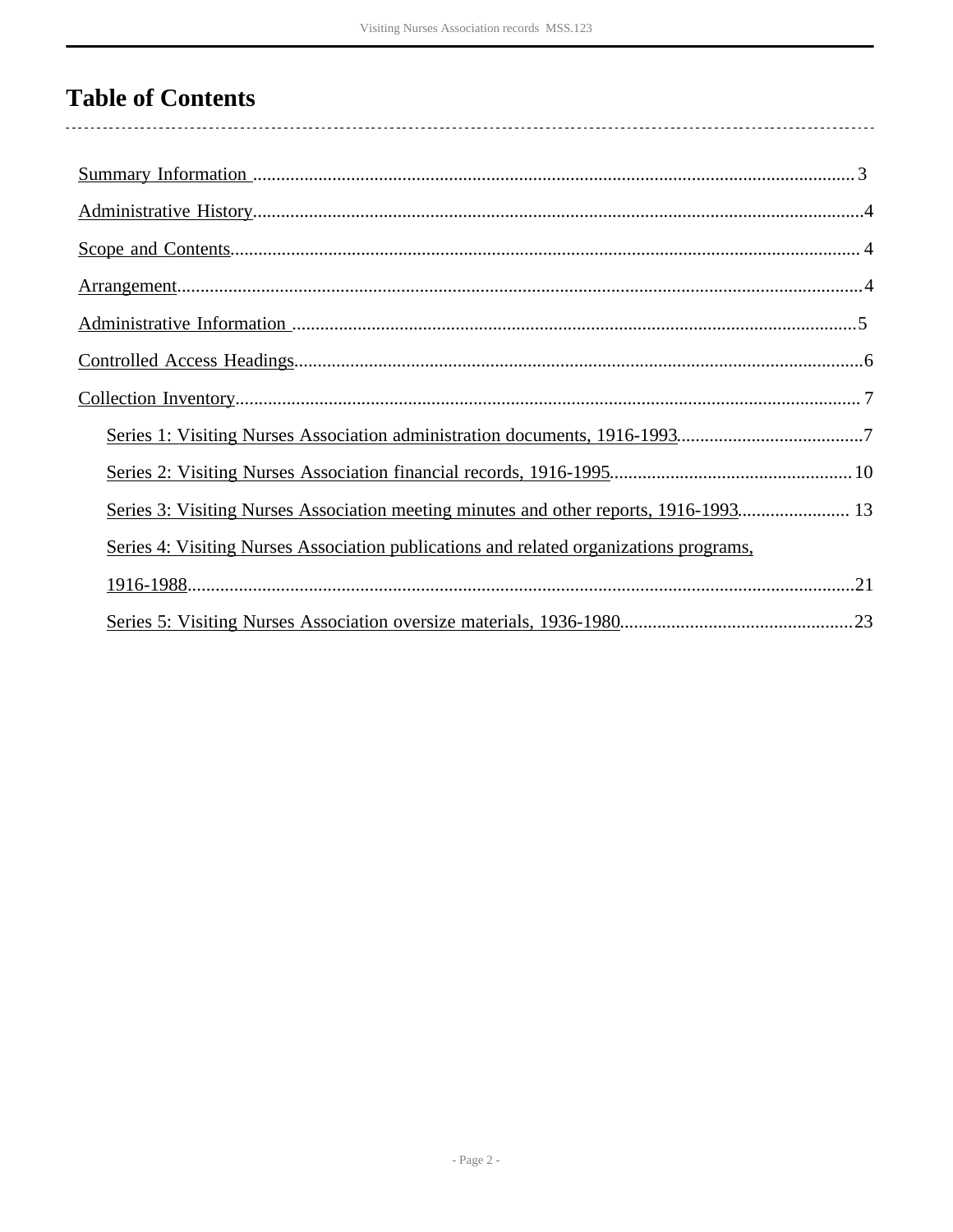# <span id="page-2-0"></span>**Summary Information**

| <b>Repository</b> | <b>Ball State University Archives and Special Collections</b> |
|-------------------|---------------------------------------------------------------|
| <b>Creator</b>    | Visiting Nurses Association. (Muncie, Ind.)                   |
| <b>Title</b>      | <b>Visiting Nurses Association records</b>                    |
| <b>Date</b>       | 1916-1995                                                     |
| <b>Extent</b>     | 7.3 Cubic feet 8 boxes                                        |
| Language          | English                                                       |

### **Preferred Citation**

Visiting Nurses Association records, Archives and Special Collections, Ball State University Libraries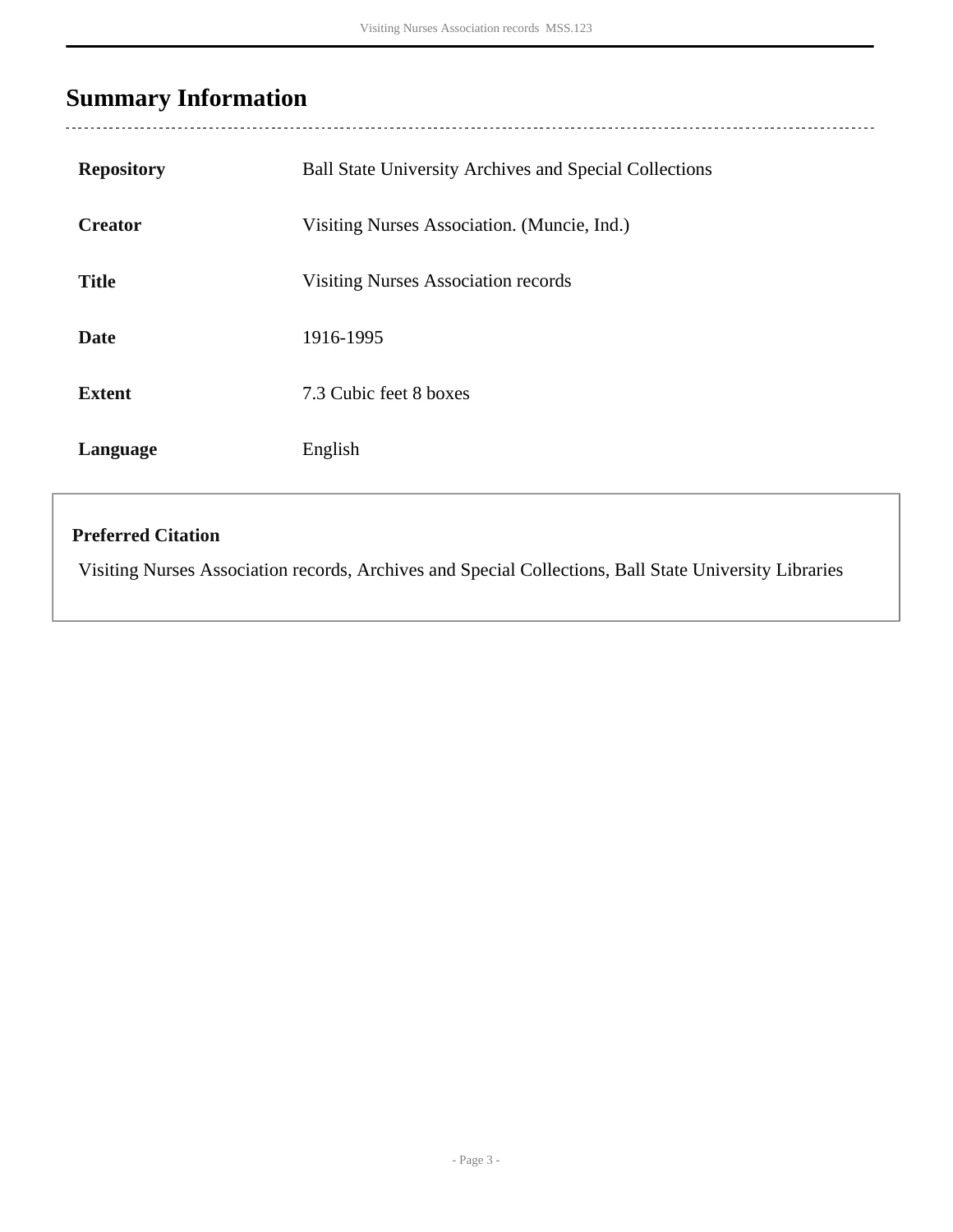## <span id="page-3-0"></span>**Administrative History**

The idea for the Visiting Nurse Association grew out of a 1913 Federated Club of Clubs Project entitled "Baby Week." The Federate Club of Clubs consisted of representatives from every woman's organization in the county. It was through this Federation that the Visiting Nurse Association, a volunteer organization, was officially created in 1916 "for the benefit and assistance of those otherwise unable to secure skilled assistance in times of illness; to promote cleanliness and prevent sickness by the teaching of hygiene, sanitation and the science of domestic management." Service began in September 1916 with one nurse, for whom desk space was provided in a corner of the Arcade Drug Store at a rental of \$5.00 a month. Within the first month it was necessary to employ an assistant nurse, since the records showed that 223 visits were made to 66 patients. The next three years were periods of branching out to meet community needs in school nursing, industrial nursing, child clinics, and mothers' conferences. In 1919 an endowment-memorial fund was started and in 1921 the City of Muncie began contributing a monthly sum toward the support of the organization.

The Association became involved in such projects as supervision of summer playgrounds, first aid kits, park clinics, a survey of handicapped children, tuberculosis fieldwork, health supervision of day nurseries, a milk fund for undernourished children and commitment of crippled children to Riley Hospital.

The service was reorganized in 1935 with the purpose of engaging in public health nursing; providing skilled nursing care for the sick in their homes on a part time basis; promoting health and cleanliness of the individual, family and community; and teaching principles of health, hygiene and sanitation to individuals, families and communities. It was reorganized again in 1986 as BMH Homecare Services, Inc., still providing the same types of services to the Muncie Community.

## <span id="page-3-1"></span>**Scope and Contents**

The collection consists primarily of meeting minutes and reports (1916-1993). It also contains memorials, manuals with a history and by-laws.

### <span id="page-3-2"></span>**Arrangement**

This collection is arranged in the following series and subseries: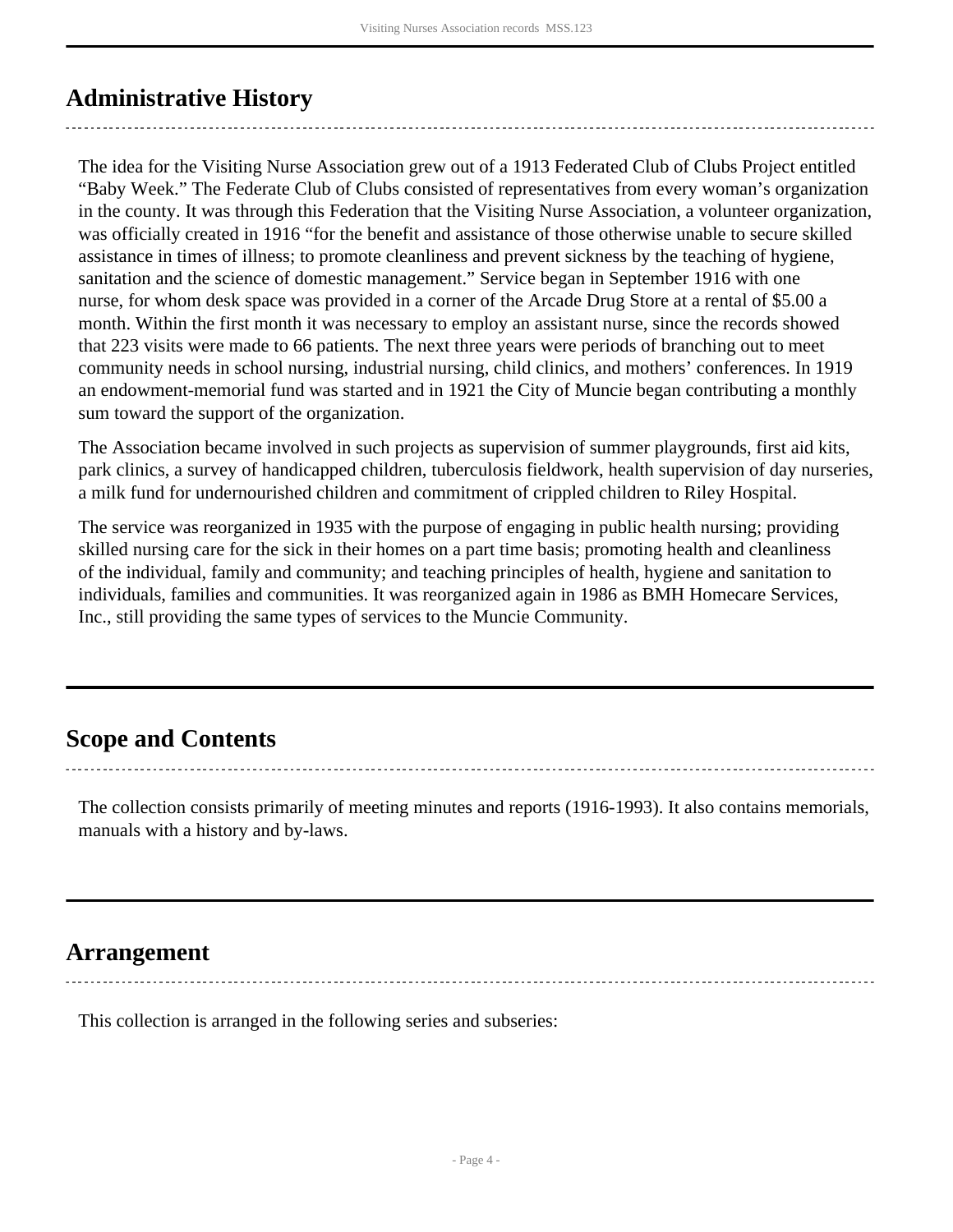Series 2: Visiting Nurses Association financial records, 1916-1995

Series 3: Visiting Nurses Association meeting minutes and other reports, 1916-1993

Subseries 3.1: Board meeting minutes, 1950-1993

Subseries 3.2: Committee meeting minutes, 1976, 1984-1993

Subseries 3.3: Meeting minutes, 1916-1984

Series 4: Visiting Nurses Association publications and related organizations programs, 1916-1988

Series 5: Visiting Nurses Association oversize materials, 1936-1980

## <span id="page-4-0"></span>**Administrative Information**

### **Publication Information**

Ball State University Archives and Special Collections

### **Conditions Governing Access**

This collection is open for research.

### **Conditions Governing Use**

Legal title, copyright, and literary rights reside with Archives and Special Collections, Ball State University Libraries, Muncie, IN. All requests to publish or quote from manuscripts must be submitted to Archives and Special Collections.

### **Custodial History**

This collection was received by Archives and Special Collections as a donation by Bev Wilson 1992/01/24.

### **Accruals**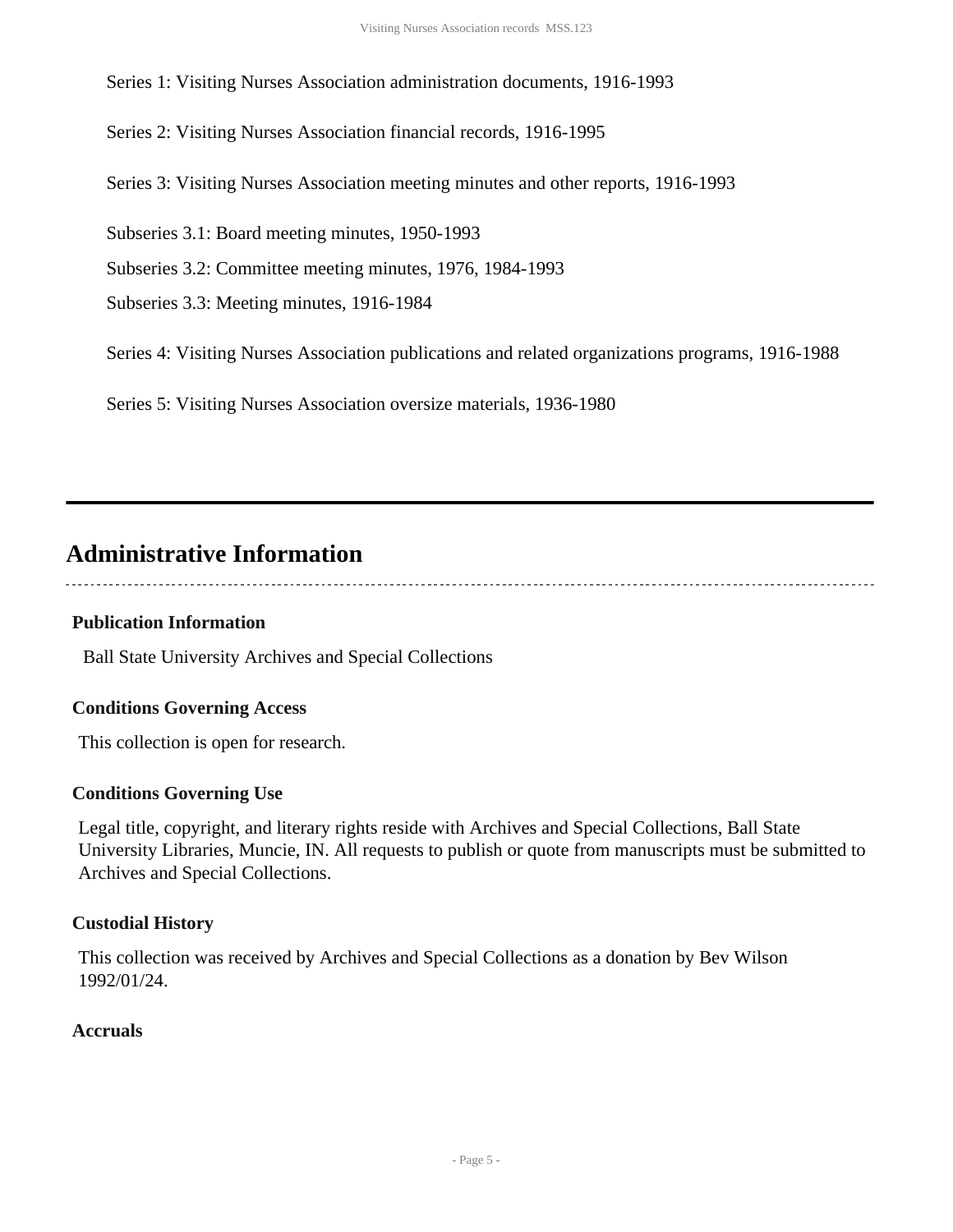No further additions are expected.

### **Processing Information**

Collection processing completed 1994/04/25 by M. Sears. Collection processing updated 2006/06 by J. Gastineau. EAD finding aid created 2012/10/05 by Julie Hausknecht. EAD finding aid modified 2013/10/28 by Rebecca Marangelli.

## <span id="page-5-0"></span>**Controlled Access Headings**

**Genre(s)**

......................

• Documents

### **Geographic Name(s)**

- Delaware County (Ind.)
- Muncie (Ind.)

### **Subject(s)**

- Nursing
- Organizations
- Stoeckel Archives of Local History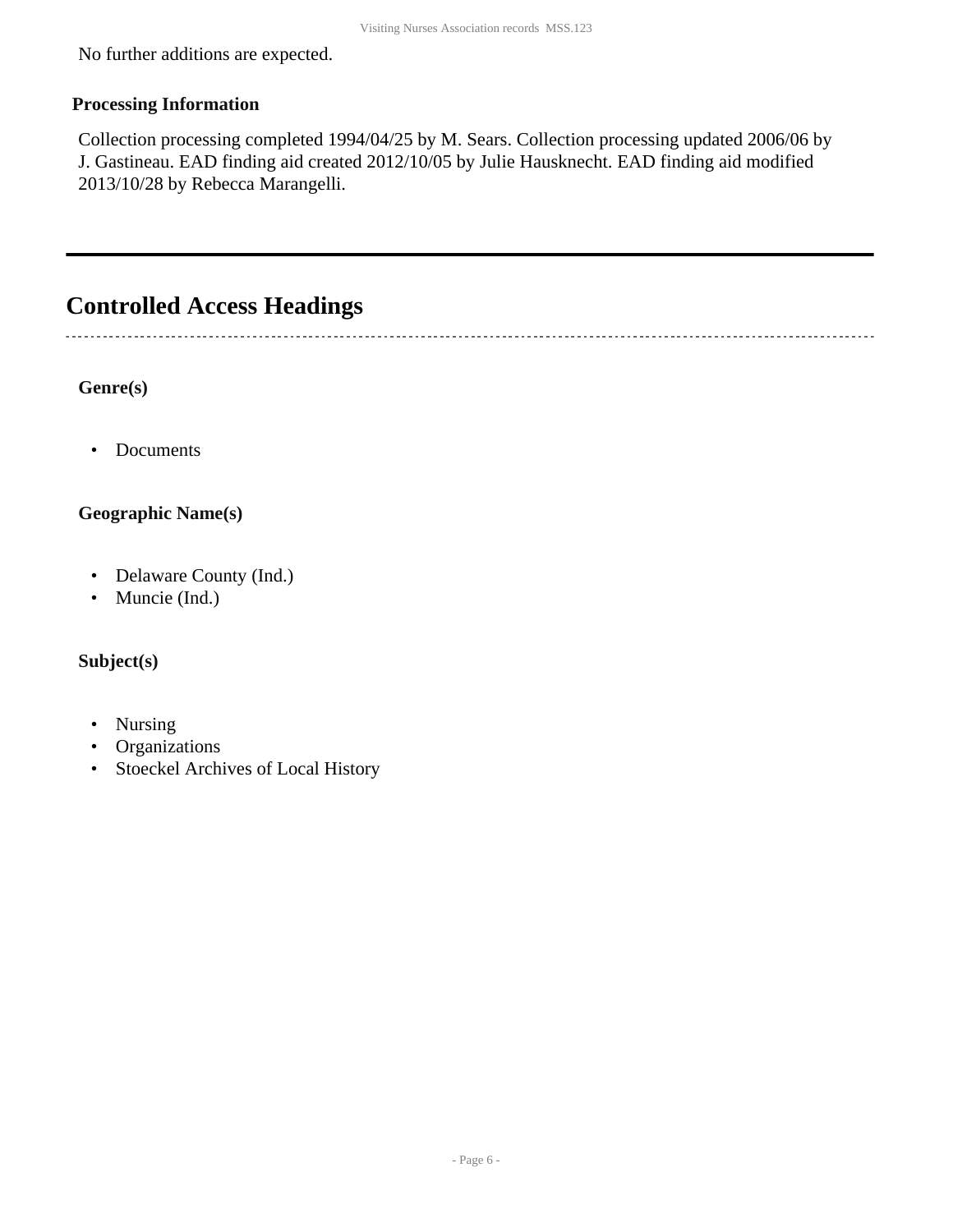## <span id="page-6-0"></span>**Collection Inventory**

<span id="page-6-1"></span>

| Series 1: Visiting Nurses Association administration documents, 1916-1993 |              |                |
|---------------------------------------------------------------------------|--------------|----------------|
|                                                                           | <b>Box</b>   | <b>Folder</b>  |
| Annual agency evaluation, 1977, 1989, 1992-1993                           | $\mathbf{1}$ | $\mathbf{1}$   |
| Annual reports, 1929-1931, 1935                                           | $\mathbf{1}$ | $\overline{2}$ |
| Annual report, 1933, 1974-1976                                            | $\mathbf{1}$ | 3              |
| Articles of acceptance, 1981                                              | $\mathbf{1}$ | $\overline{4}$ |
| Articles of association, 1919 Jan.                                        | $\mathbf{1}$ | 5              |
| Articles of association, 1949                                             | $\mathbf{1}$ | 6              |
| Articles of incorporation, 1983                                           | $\mathbf{1}$ | $\overline{7}$ |
| Articles of incorporation, 1986                                           | $\mathbf{1}$ | 8              |
| Board members manual, 1916-1934                                           | $\mathbf{1}$ | 9              |
| Board members manual, 1929-1932                                           | $\mathbf{1}$ | 10             |
| Board member manual, 1982                                                 | $\mathbf{1}$ | 11             |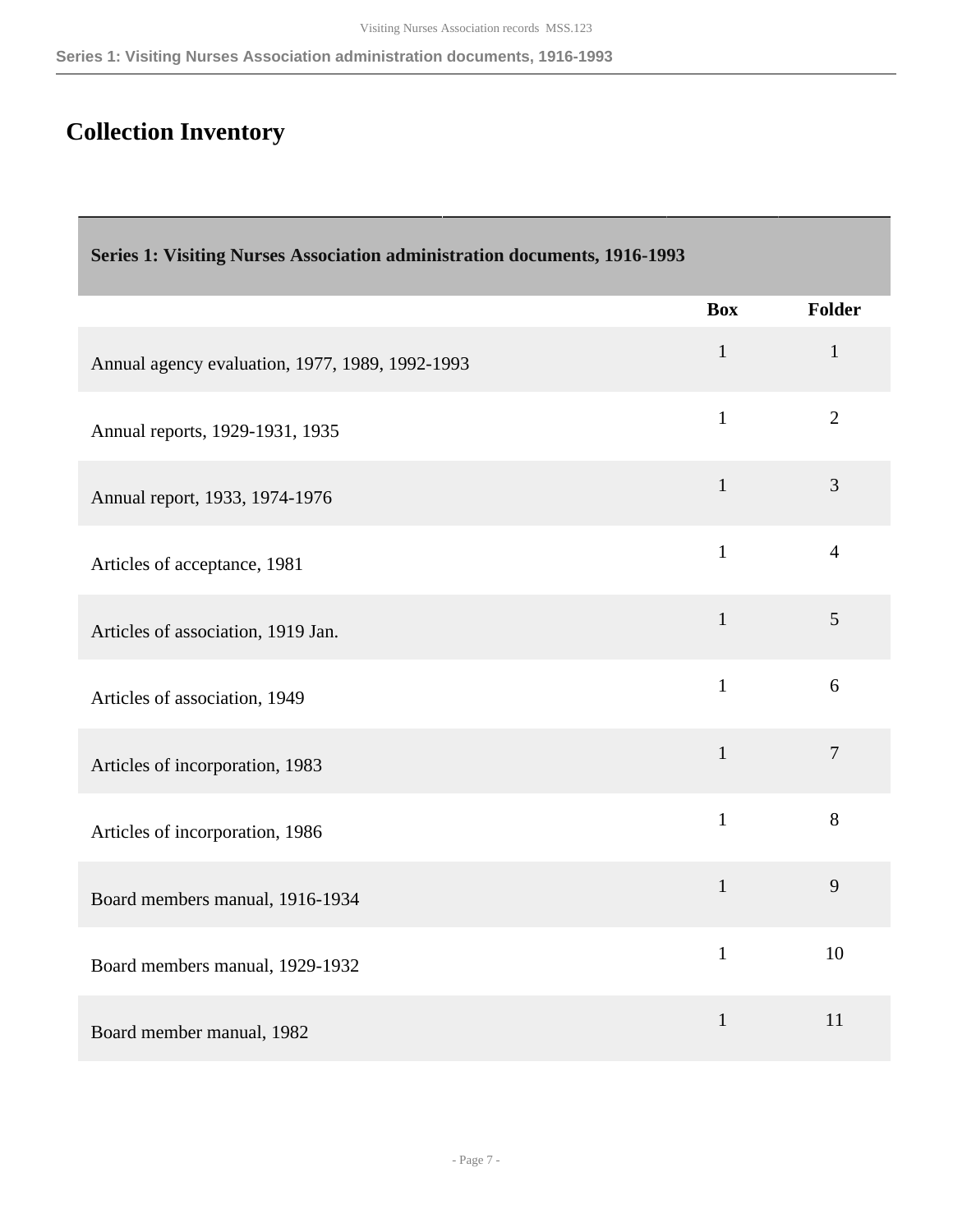| Board of directors, 1985-1993                         | $\mathbf{1}$ | 12     |
|-------------------------------------------------------|--------------|--------|
| Board of trustees manuals, 1967, 1978, 1982           | $\mathbf{1}$ | 13     |
| Bylaws, 1939                                          | $\mathbf{1}$ | 14     |
| <b>Bylaws</b> , 1958                                  | $\mathbf{1}$ | 15     |
| <b>Bylaws</b> , 1981                                  | $\mathbf{1}$ | 16     |
| <b>Bylaws</b> , 1982                                  | $\mathbf 1$  | 17     |
| <b>Bylaws</b> , 1984                                  | $\mathbf{1}$ | $18\,$ |
| Bylaws, 1984, 1988                                    | $\mathbf 1$  | 19     |
| Bylaws, 1986                                          | $\mathbf{1}$ | 20     |
| Certificate of reorganization, 1936                   | $\mathbf 1$  | 21     |
| Change of principal officer legal records, 1957, 1963 | $\mathbf{1}$ | 22     |
| Correspondence, 1986-1993                             | $\mathbf 1$  | 23     |
| Director's report, 1977                               | $\mathbf{1}$ | 24     |
| Educational assistance program, undated               | $\mathbf{1}$ | 25     |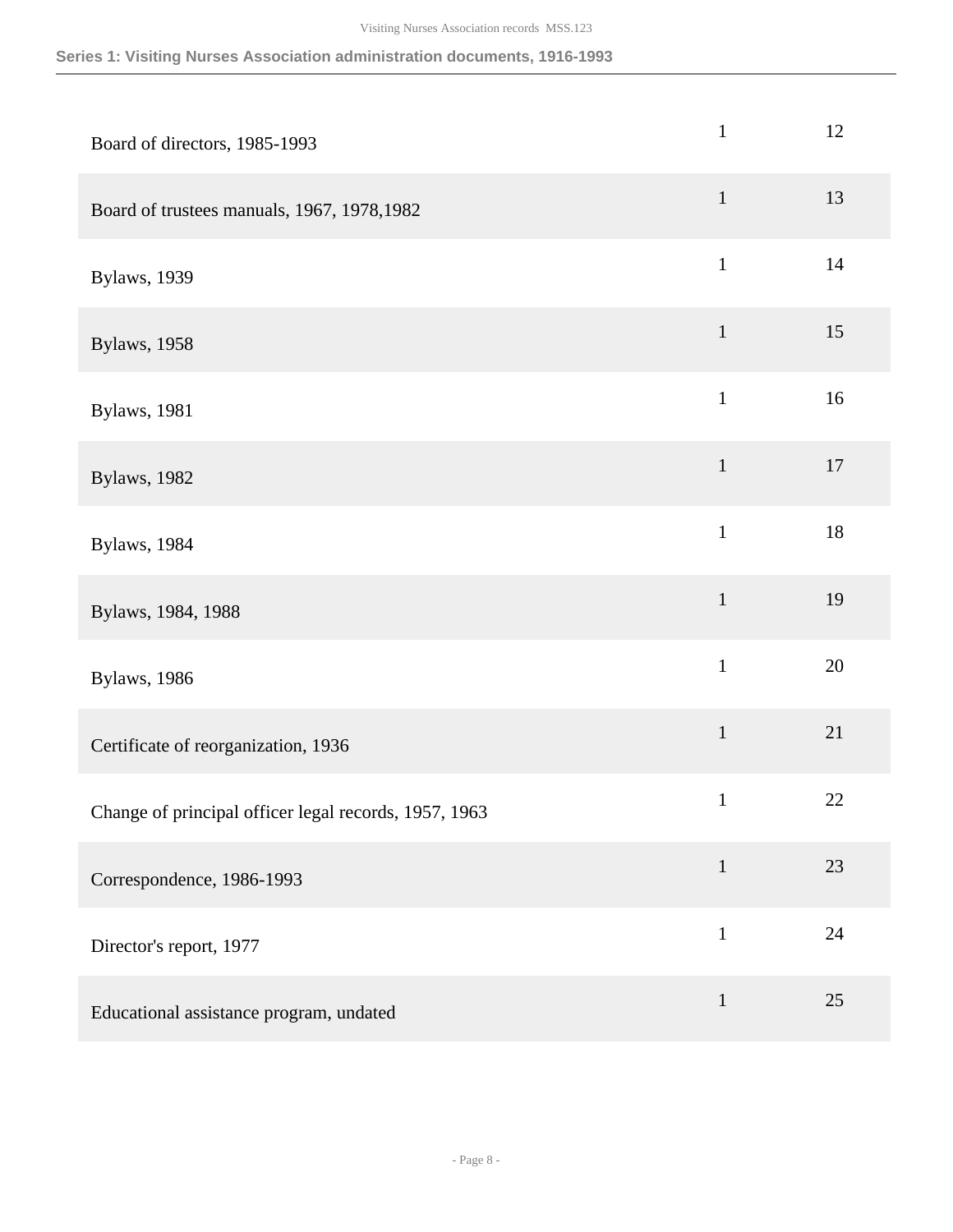| Estate documents, 1935, 1938           | $\mathbf{1}$ | 26 |
|----------------------------------------|--------------|----|
| Executive director's report, 1971-1972 | $\mathbf{1}$ | 27 |
| Forms, 1992                            | $\mathbf{1}$ | 28 |
| Functions of committees, 1982          | $\mathbf{1}$ | 29 |
| History, 1916-1936                     | $\mathbf{1}$ | 30 |
| History, 1940                          | $\mathbf{1}$ | 31 |
| Job descriptions, 1991-1992            | $\mathbf{1}$ | 32 |
| Insurance, 1932                        | $\mathbf 1$  | 33 |
| Insurance, 1992                        | $\mathbf{1}$ | 34 |
| Manual, 1940                           | $\mathbf{1}$ | 35 |
| Ordinance for funds, 1918              | $\mathbf{1}$ | 36 |
| Organizational chart, 1982, 1991       | $\mathbf{1}$ | 37 |
| Policies and procedures, 1976-1981     | $\mathbf{1}$ | 38 |
| Policies and procedures, 1981          | $\mathbf{1}$ | 39 |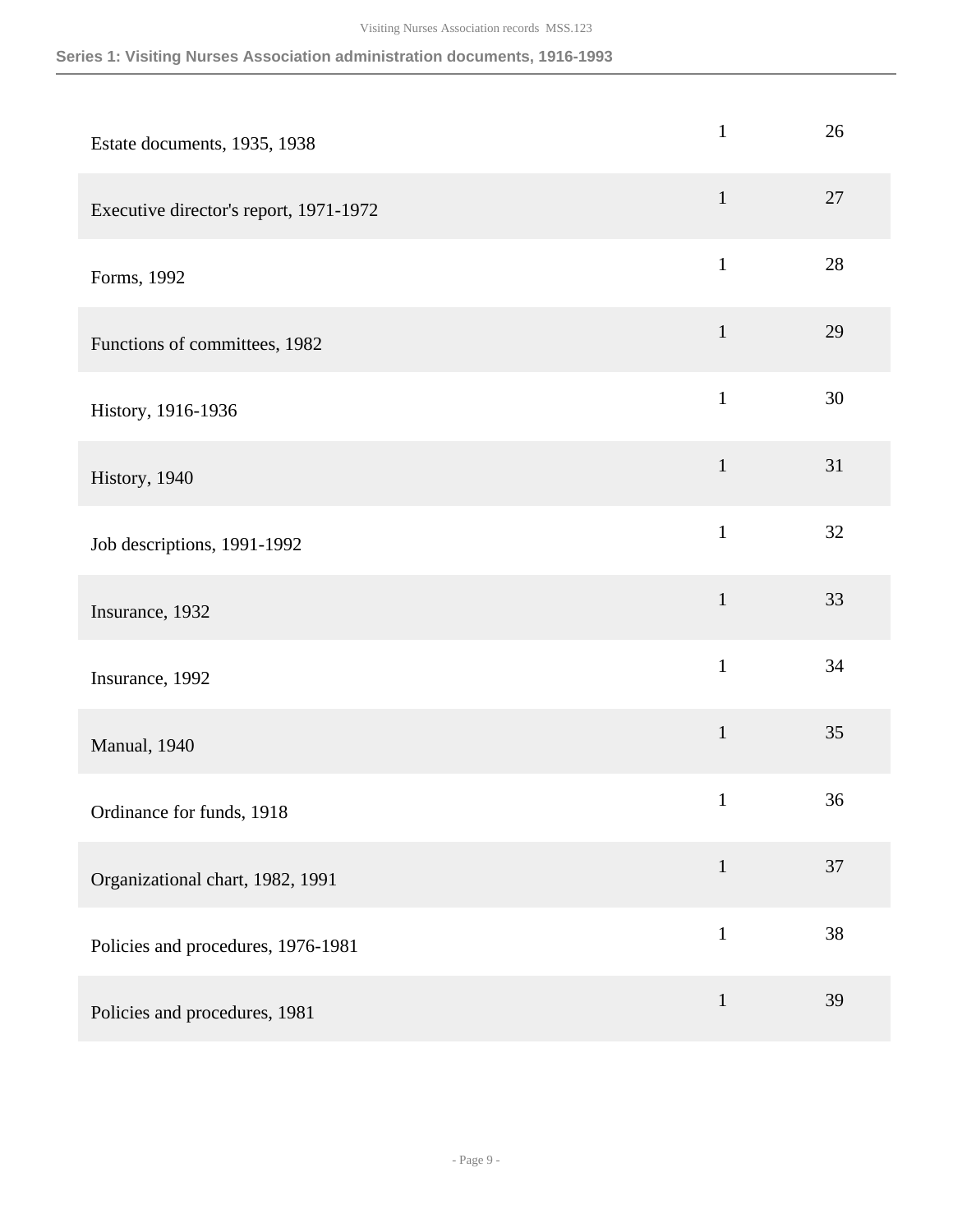### **Series 2: Visiting Nurses Association financial records, 1916-1995**

<span id="page-9-0"></span>

| Policies and procedures, 1981-1983                                 | $\mathbf{1}$ | 40 |
|--------------------------------------------------------------------|--------------|----|
| Policies and procedures, 1991-1992                                 | $\mathbf{1}$ | 41 |
| Purpose, 1981, 1992                                                | $\mathbf{1}$ | 42 |
| Purpose, objective, 1968                                           | $\mathbf{1}$ | 43 |
| Records, storage, 1979-1980                                        | $\mathbf{1}$ | 44 |
| Reports, 1916, 1926, 1949                                          | $\mathbf{1}$ | 45 |
| Report, 1938                                                       | $\mathbf{1}$ | 46 |
| Report, 1940                                                       | $\mathbf{1}$ | 47 |
| Resolutions, 1938-1951                                             | $\mathbf{1}$ | 48 |
| Scope of service, program, 1982                                    | $\mathbf{1}$ | 49 |
| Standing committees, 1982                                          | $\mathbf{1}$ | 50 |
| Strategic planning, 1991-1995                                      | $\mathbf{1}$ | 51 |
| White elephant sale, 1920                                          | $\mathbf{1}$ | 52 |
| Series 2: Visiting Nurses Association financial records, 1916-1995 |              |    |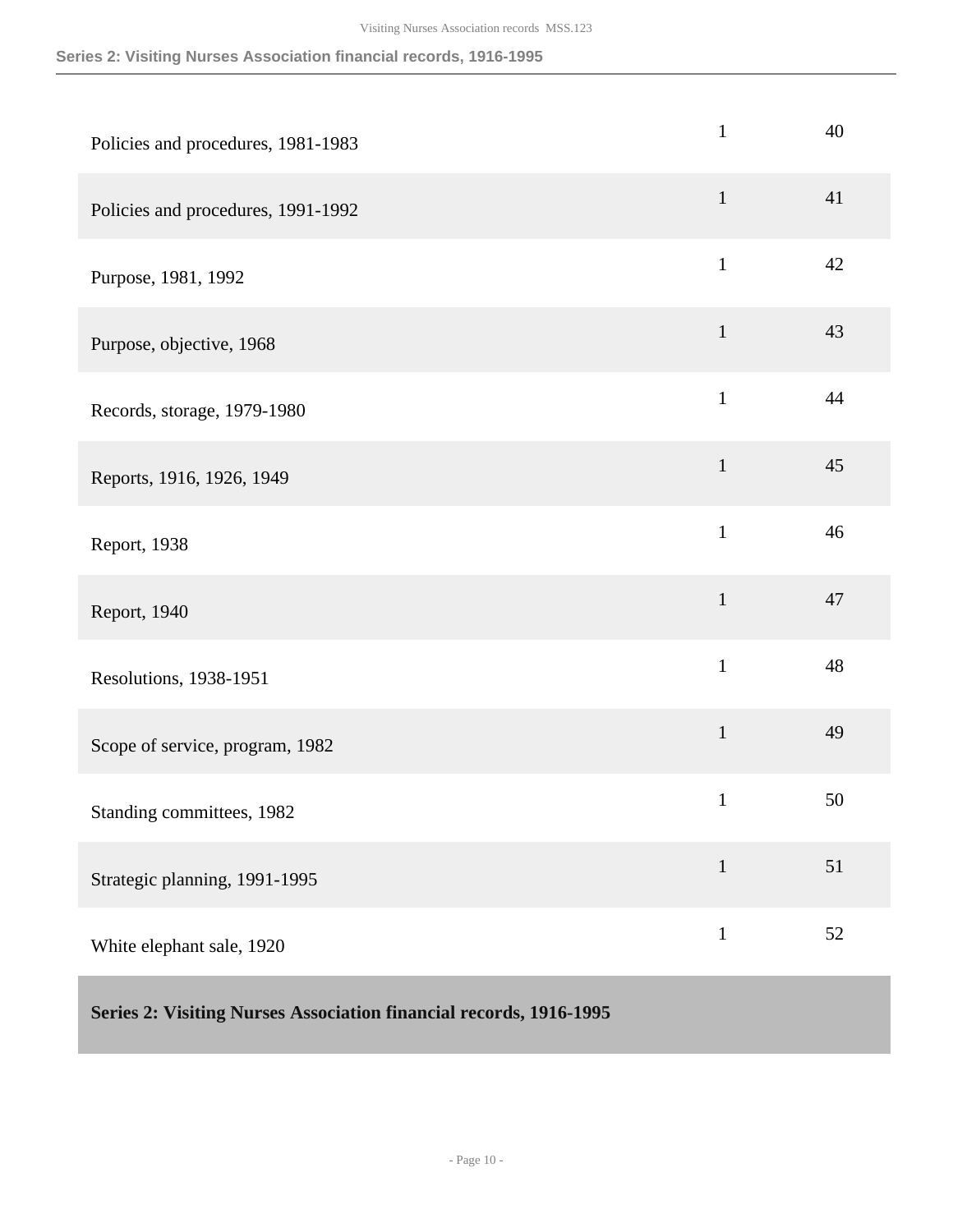### **Series 2: Visiting Nurses Association financial records, 1916-1995**

|                                              | <b>Box</b>   | Folder |
|----------------------------------------------|--------------|--------|
| Bank books, 1916, 1924-1925, 1935, 1938-1939 | $\mathbf 1$  | 53     |
| Bonds, 1941                                  | $\mathbf{1}$ | 54     |
| Fees, 1981                                   | $\mathbf{1}$ | 55     |
| Financial audit records, 1938                | $\mathbf{1}$ | 56     |
| Financial records, 1916-1925                 | $\mathbf{1}$ | 57     |
| Financial records, 1927 Jan.                 | $\mathbf{1}$ | 58     |
| Financial statements, 1985                   | $\mathbf{1}$ | 59     |
| Financial statements, 1986                   | $\mathbf{1}$ | 60     |
| Financial statements, 1987                   | $\mathbf{1}$ | 61     |
| Financial statements, 1988 Jan.-July         | $\mathbf{1}$ | 62     |
| Financial statements, 1988 Aug.-1989 Sept.   | $\mathbf{1}$ | 63     |
| Financial statements, 1989 Feb.-July         | $\mathbf{1}$ | 64     |
| Financial statements, 1989 Aug.-Nov.         | $\mathbf{1}$ | 65     |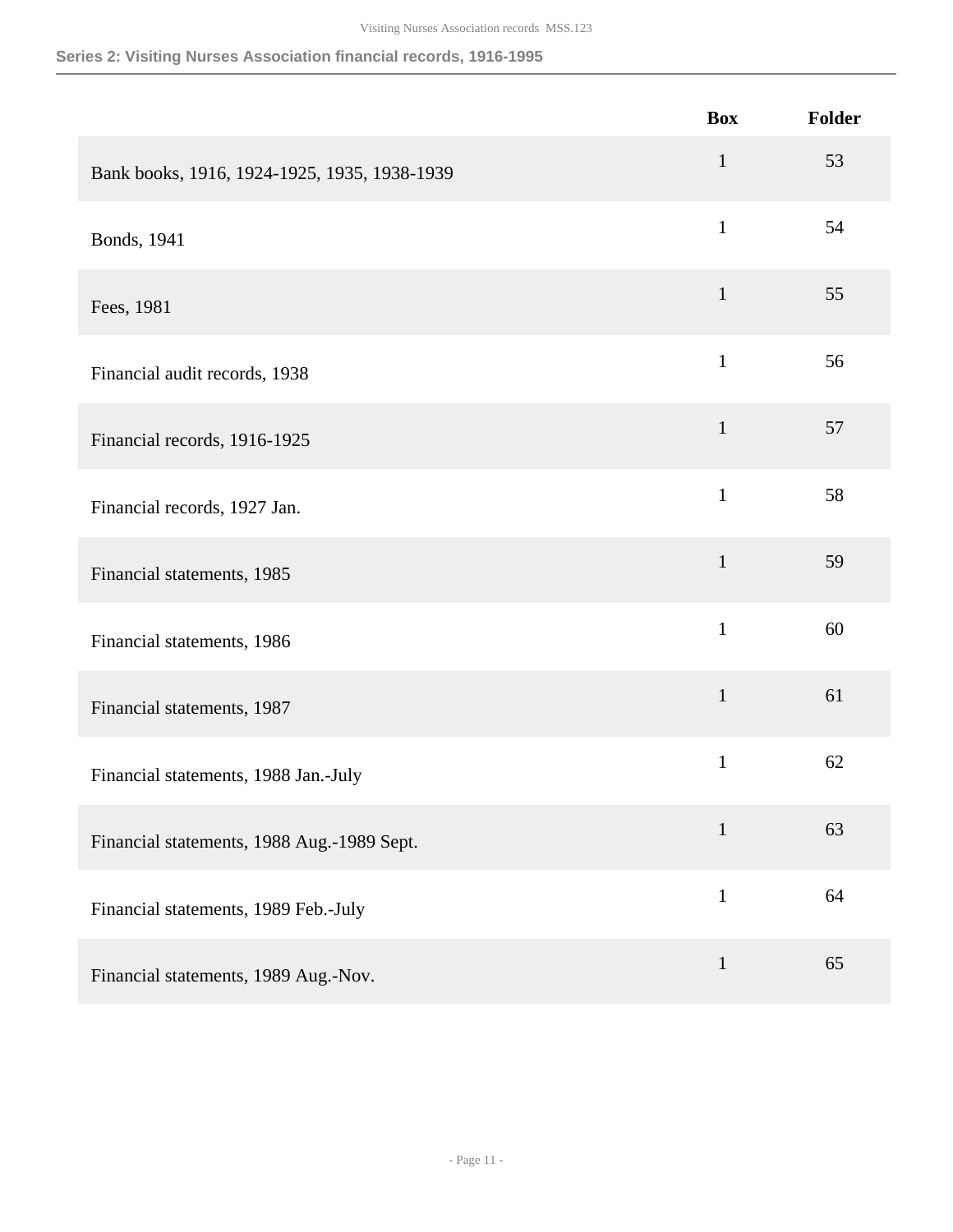### **Series 2: Visiting Nurses Association financial records, 1916-1995**

| Financial statements, 1989 Dec.-1990 Feb.          | $\mathbf{1}$   | 66             |
|----------------------------------------------------|----------------|----------------|
| Financial statements, 1990 Mar.-June               | $\mathbf{1}$   | 67             |
| Financial statements, 1990 July- 1991 Jan.         | $\mathbf{1}$   | 68             |
| Financial statements, 1991 Feb.-June               | $\mathbf{1}$   | 69             |
| Financial statements, 1991 July-Nov.               | $\mathbf{1}$   | 70             |
| Financial statements, 1991 Dec.-1992 Mar.          | $\mathbf{1}$   | 71             |
| Financial statements, 1992 Apr.-Aug.               | $\mathbf{1}$   | 72             |
| Financial statements, 1992 Sept.-1993 May          | $\mathbf{1}$   | 73             |
| Payment for services, 1982                         | $\mathbf{1}$   | 74             |
| Statement of receipts and disbursements, 1928-1930 | $\overline{2}$ | $\mathbf{1}$   |
| Statement of receipts and disbursements, 1931-1937 | $\mathbf{2}$   | $\overline{2}$ |
| Statement of receipts and disbursements, 1940-1942 | $\overline{2}$ | 3              |
| Statement of receipts and disbursements, 1944-1947 | $\overline{2}$ | $\overline{4}$ |
| Statement of receipts and disbursements, 1948-1950 | $\overline{2}$ | 5              |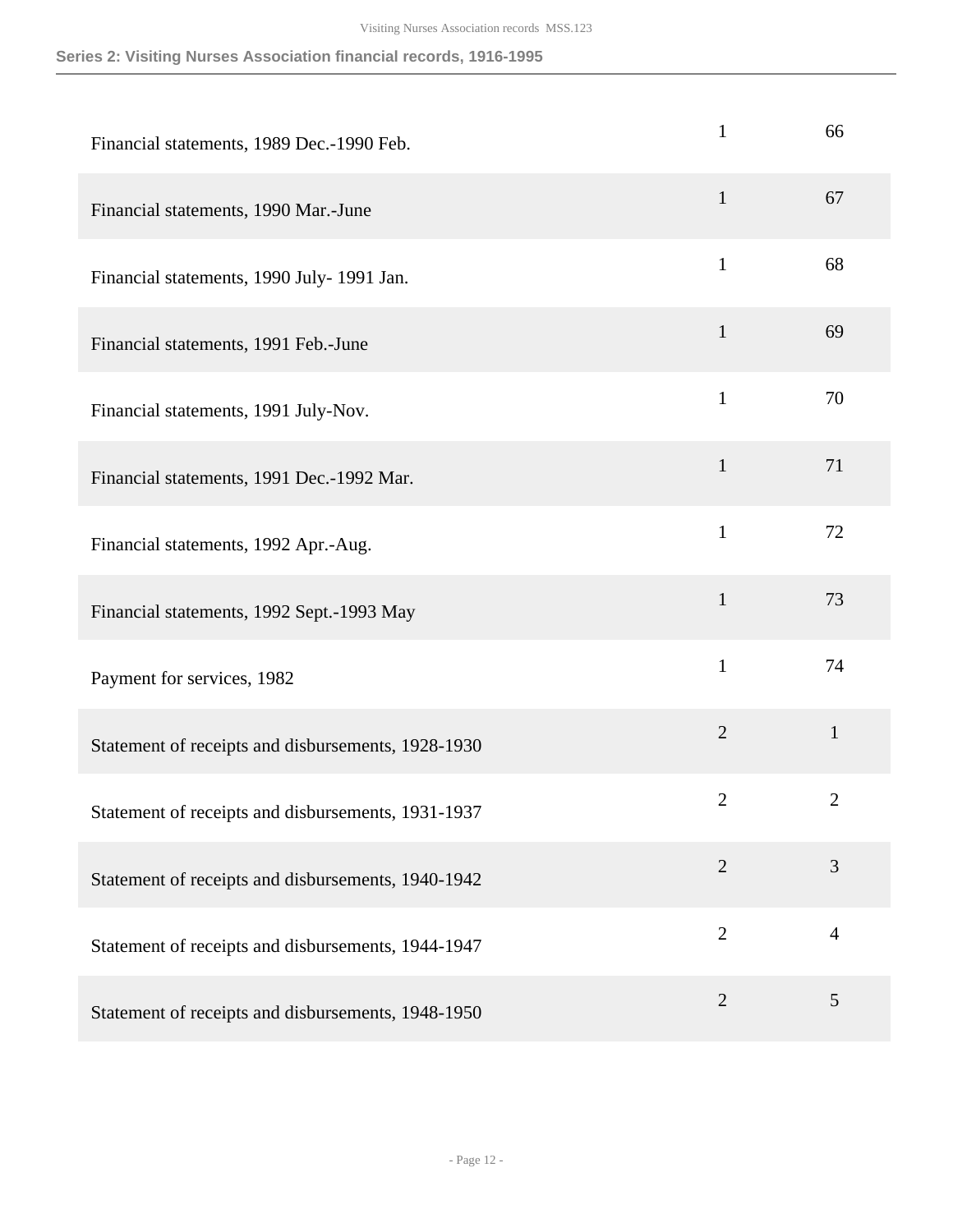### **Series 3: Visiting Nurses Association meeting minutes and other reports, 1...**

| Statement of receipts and disbursements, 1951-1953 | $\overline{2}$ | 6              |
|----------------------------------------------------|----------------|----------------|
| Statement of receipts and disbursements, 1954-1958 | $\overline{2}$ | $\overline{7}$ |
| Statement of receipts and disbursements, 1959-1961 | $\overline{2}$ | 8              |
| Statement of receipts and disbursements, 1962-1964 | $\overline{2}$ | 9              |
| Statement of receipts and disbursements, 1966-1969 | $\overline{2}$ | 10             |
| Statement of receipts and disbursements, 1970-1972 | $\overline{2}$ | 11             |
| Statement of receipts and disbursements, 1973-1975 | $\overline{2}$ | 12             |
| Statement of receipts and disbursements, 1976-1978 | $\overline{2}$ | 13             |
| Statement of receipts and disbursements, 1978-1981 | $\overline{2}$ | 14             |
| Statement of receipts and disbursements, 1982-1984 | $\overline{2}$ | 15             |
| Statement of receipts and disbursements, 1985-1988 | $\overline{2}$ | 16             |
| Statement of receipts and disbursements, 1989-1991 | $\overline{2}$ | 17             |
| Statement of receipts and disbursements, 1993-1995 | $\overline{2}$ | 18             |

<span id="page-12-0"></span>**Series 3: Visiting Nurses Association meeting minutes and other reports, 1916-1993**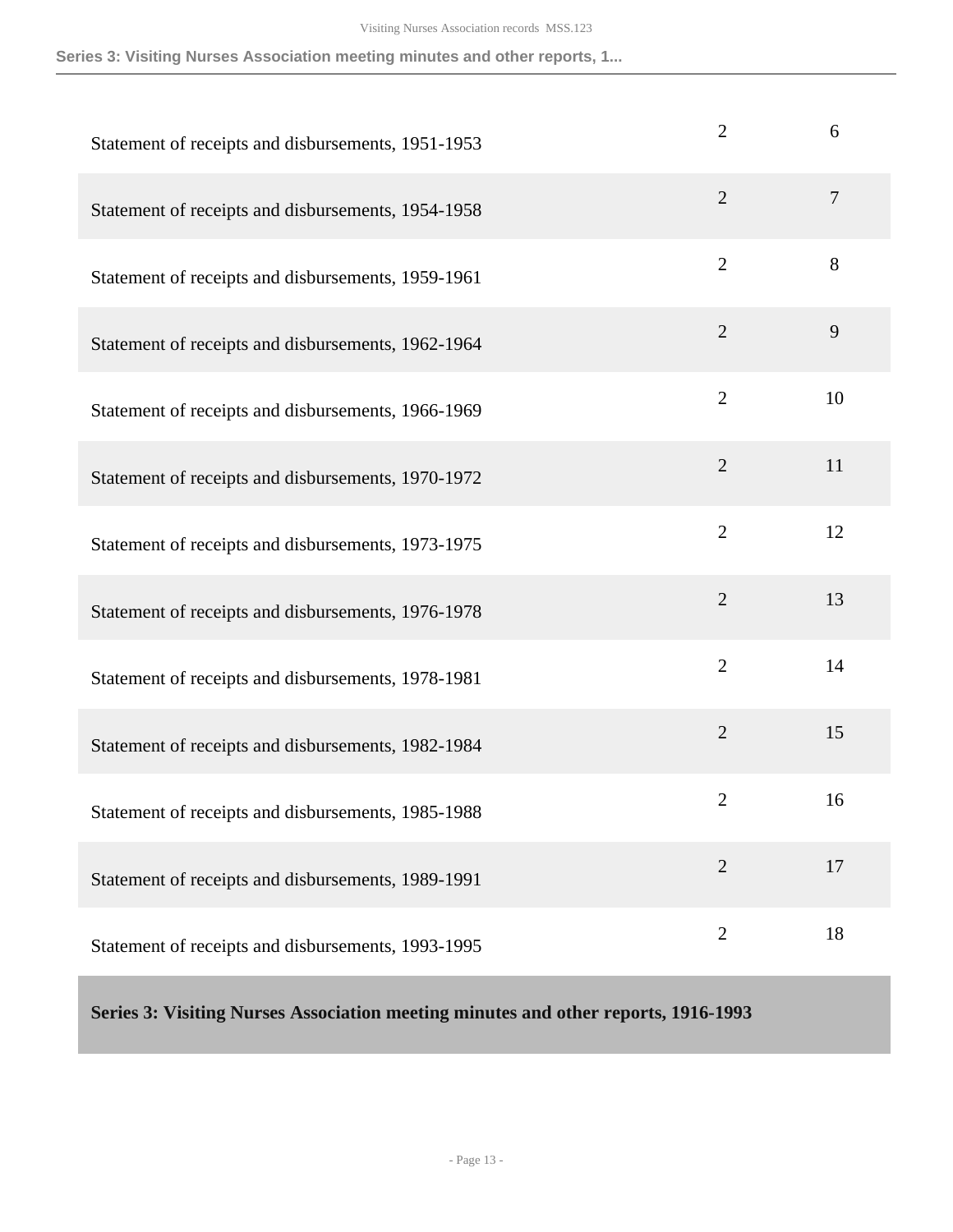### **Subseries 3.1: Board meeting minutes, 1950-1993**

|                                       | <b>Box</b>     | <b>Folder</b>  |
|---------------------------------------|----------------|----------------|
| Board meeting minutes, 1950           | $\mathfrak{2}$ | 19             |
| Board meeting minutes, 1951           | $\overline{2}$ | 20             |
| Board meeting minutes, 1952           | $\overline{2}$ | 21             |
| Board meeting minutes, 1953           | $\overline{2}$ | 22             |
| Board meeting minutes, 1954           | $\overline{2}$ | 23             |
| Board meeting minutes, 1983           | $\overline{2}$ | 24             |
| Board meeting minutes, 1976 Feb.-Nov. | 3              | $\mathbf{1}$   |
| Board meeting minutes, 1977           | $\overline{3}$ | $\overline{2}$ |
| Board meeting minutes, 1981           | 3              | 3              |
| Board meeting minutes, 1986           | 3              | $\overline{4}$ |
| Board meeting minutes, 1986 Mar.-May  | 3              | 5              |
| Board meeting minutes, 1986 June-July | 3              | $\sqrt{6}$     |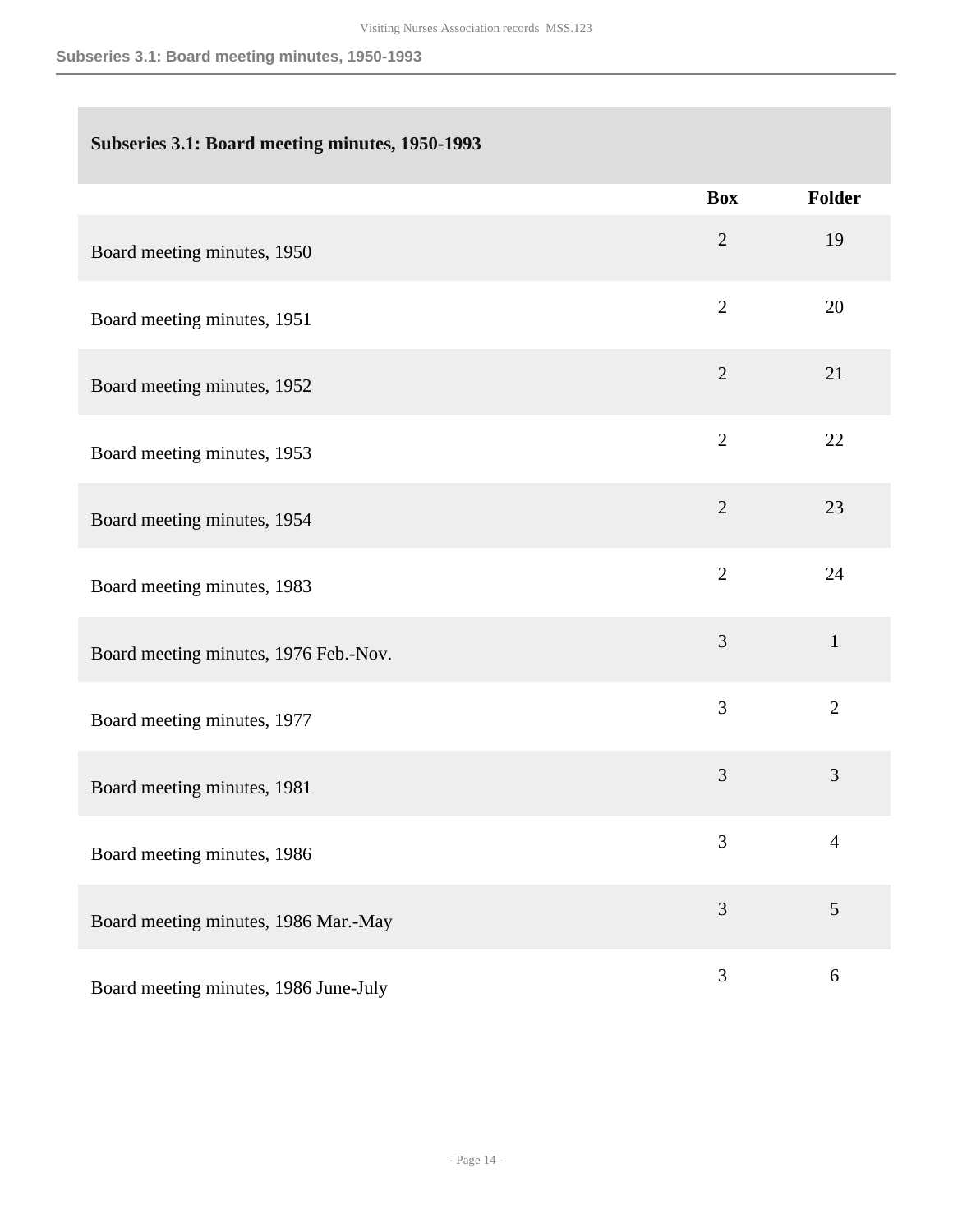### **Subseries 3.1: Board meeting minutes, 1950-1993**

| Board meeting minutes, 1986 Aug.-Oct.      | 3 | $\overline{7}$ |
|--------------------------------------------|---|----------------|
| Board meeting minutes, 1986 Nov.-1987 Jan. | 3 | 8              |
| Board meeting minutes, 1987 Feb.-Apr.      | 3 | 9              |
| Board meeting minutes, 1987 May-July       | 3 | 10             |
| Board meeting minutes, 1987 Aug.-Oct.      | 3 | 11             |
| Board meeting minutes, 1987 Nov.-Dec.      | 3 | 12             |
| Board meeting minutes, 1988 Feb.-Apr.      | 3 | 13             |
| Board meeting minutes, 1988 May-June       | 3 | 14             |
| Board meeting minutes, 1988 July-Sept.     | 3 | 15             |
| Board meeting minutes, 1988 Sept.-Nov.     | 3 | 16             |
| Board meeting minutes, 1988 Dec.-1989 Feb. | 3 | 17             |
| Board meeting minutes, 1989 Mar.-May       | 3 | 18             |
| Board meeting minutes, 1989 June-Sept.     | 3 | 19             |
| Board meeting minutes, 1989 Oct.-Dec.      | 3 | 20             |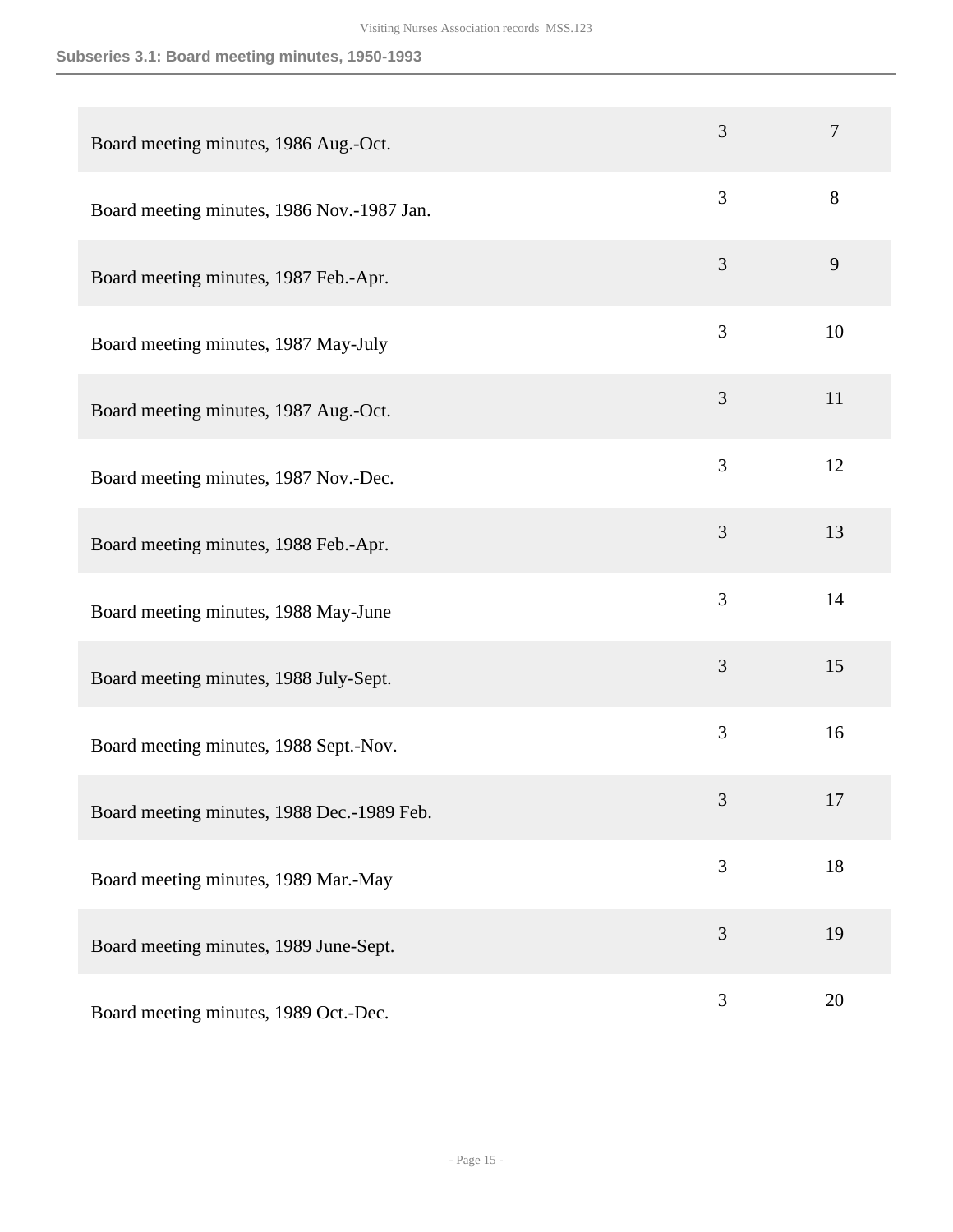### **Subseries 3.2 Committee meeting minutes, 1976, 1984-1993**

| Board meeting minutes, 1990 Jan.-Mar.      | 3 | 21 |
|--------------------------------------------|---|----|
| Board meeting minutes, 1990 Apr.-May       | 3 | 22 |
| Board meeting minutes, 1990 June-Dec.      | 3 | 23 |
| Board meeting minutes, 1991 Jan.-Oct.      | 3 | 24 |
| Board meeting minutes, 1991 Nov.-1992 May  | 3 | 25 |
| Board meeting minutes, 1992 June-Nov.      | 3 | 26 |
| Board meeting minutes, 1992 Dec.-1993 June | 3 | 27 |
|                                            |   |    |

### **Subseries 3.2 Committee meeting minutes, 1976, 1984-1993**

|                                                    | <b>Box</b> | <b>Folder</b> |
|----------------------------------------------------|------------|---------------|
| Executive committee minutes, 1990 July-1991 Jan.   | 3          | 28            |
| Executive committee minutes, 1991 Feb.-Aug         | 3          | 29            |
| Executive committee minutes, 1991 Oct.-1992 Jan.   | 3          | 30            |
| Executive committee minutes, 1992 Feb.-1993 Mar.   | 3          | 31            |
| Finance and executive committee minutes, 1976 Oct. | 3          | 32            |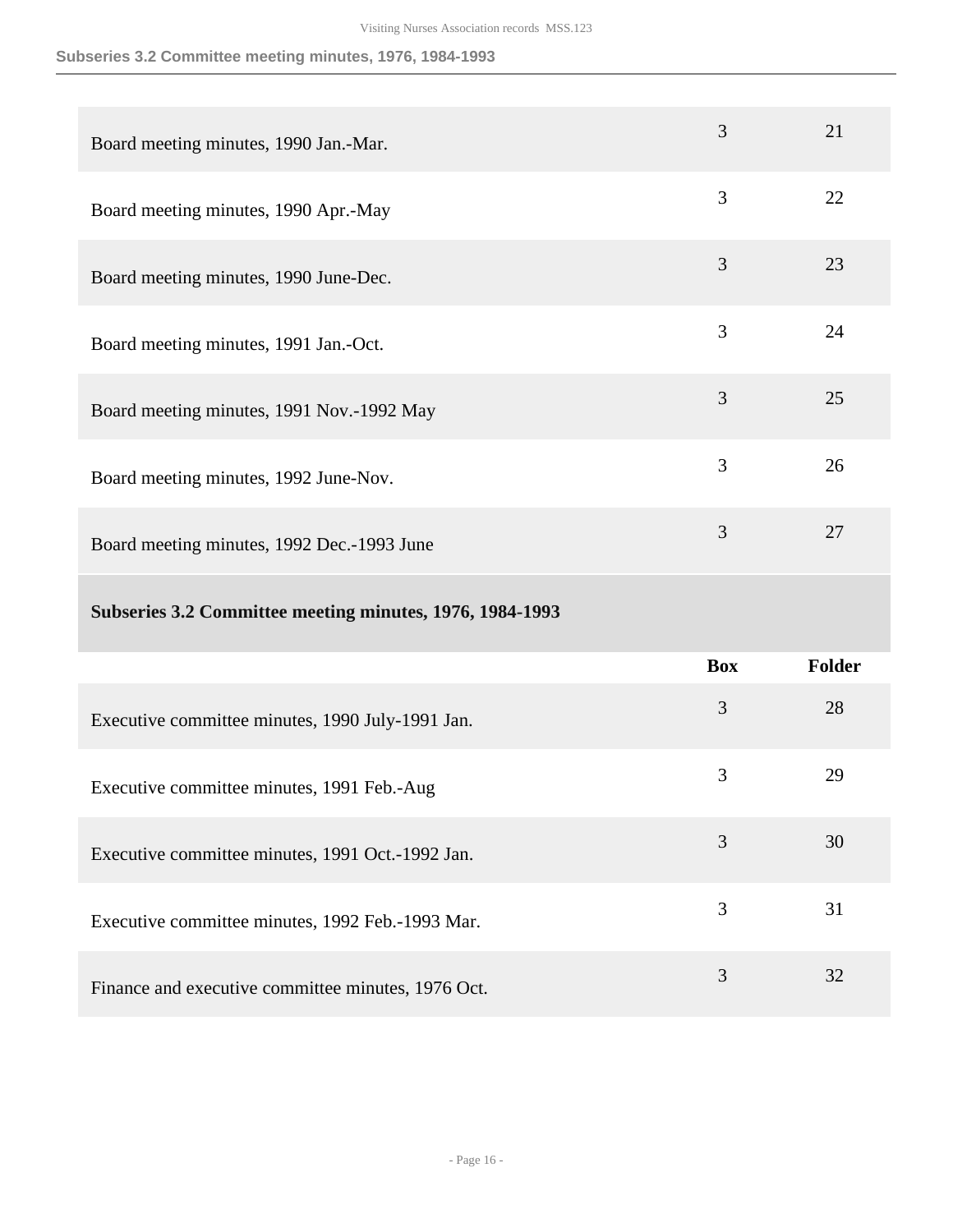### **Subseries 3.3: Meeting minutes, 1916-1984**

| Finance committee minutes, 1986 Feb.-1987 Oct.              | 3          | 33            |
|-------------------------------------------------------------|------------|---------------|
| Finance committee minutes, 1988 Mar.-1993 May               | 3          | 34            |
| Finance committee minutes, 1993                             | 3          | 35            |
| Legislative committee minutes, 1976 Oct.-Nov.               | 3          | 36            |
| Nursing committee minutes, 1976 Apr.                        | 3          | 37            |
| Personnel committee minutes, 1986 Feb.-1987 Dec.            | 3          | 38            |
| Personnel committee minutes, 1988 Jan.-1990 June            | 3          | 39            |
| Personnel committee minutes, 1991 Jan.-1993 Apr.            | 3          | 40            |
| Professional advisory committee minutes, 1976 Feb.-Oct.     | 3          | 41            |
| Professional advisory committee minutes, 1992 Dec.-1993 May | 3          | 42            |
| Policy committee minutes, 1990 Oct.-1993 May                | 3          | 43            |
| Quarterly record review committee minutes, 1976             | 3          | 44            |
| Subseries 3.3: Meeting minutes, 1916-1984                   |            |               |
|                                                             | <b>Box</b> | <b>Folder</b> |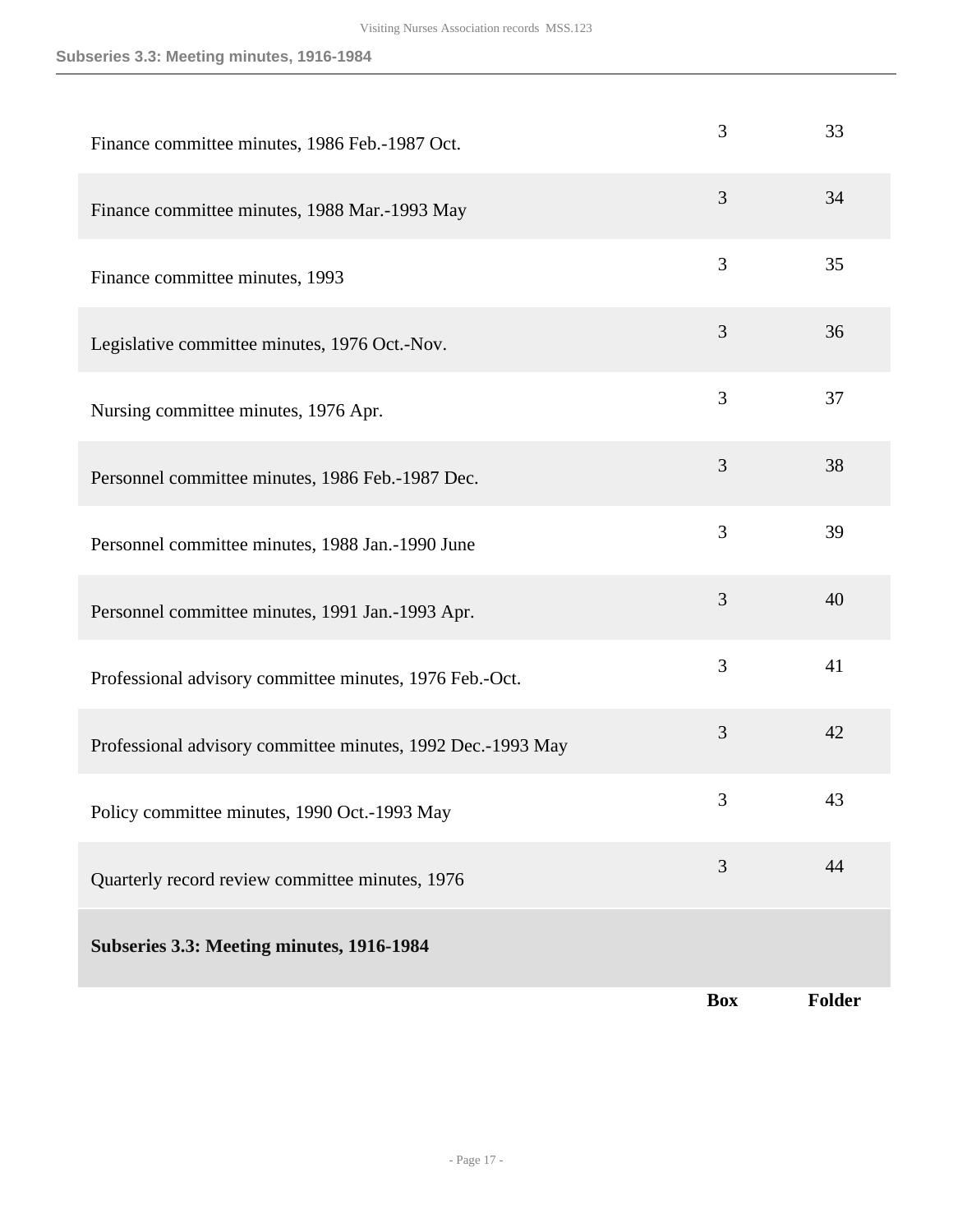| Minutes, bylaws, 1916-1920   | 3              | 45             |
|------------------------------|----------------|----------------|
| Minutes, reports, 1923-1925  | 3              | 46             |
| Minutes, 1926-1928           | 3              | 47             |
| Minutes, 1930                | 3              | 48             |
| Minutes, 1931                | 3              | 49             |
| Minutes, 1932 Feb.-1933 Jan. | 3              | 50             |
| Minutes, 1933 Feb.-1934 Jan. | 3              | 51             |
| Minutes, 1934 Feb.-1935 Jan. | 3              | 52             |
| Minutes, 1935 Feb.-1936 Jan. | 3              | 53             |
| Minutes, 1936 Feb.-1937 Jan. | 3              | 54             |
| Minutes, 1937 Feb.-1938 Jan. | $\overline{4}$ | $\mathbf{1}$   |
| Minutes, 1938 Feb.-1939 Jan. | $\overline{4}$ | $\overline{2}$ |
| Minutes, 1939 Feb.-1940 Jan. | $\overline{4}$ | 3              |
| Minutes, 1940                | $\overline{4}$ | $\overline{4}$ |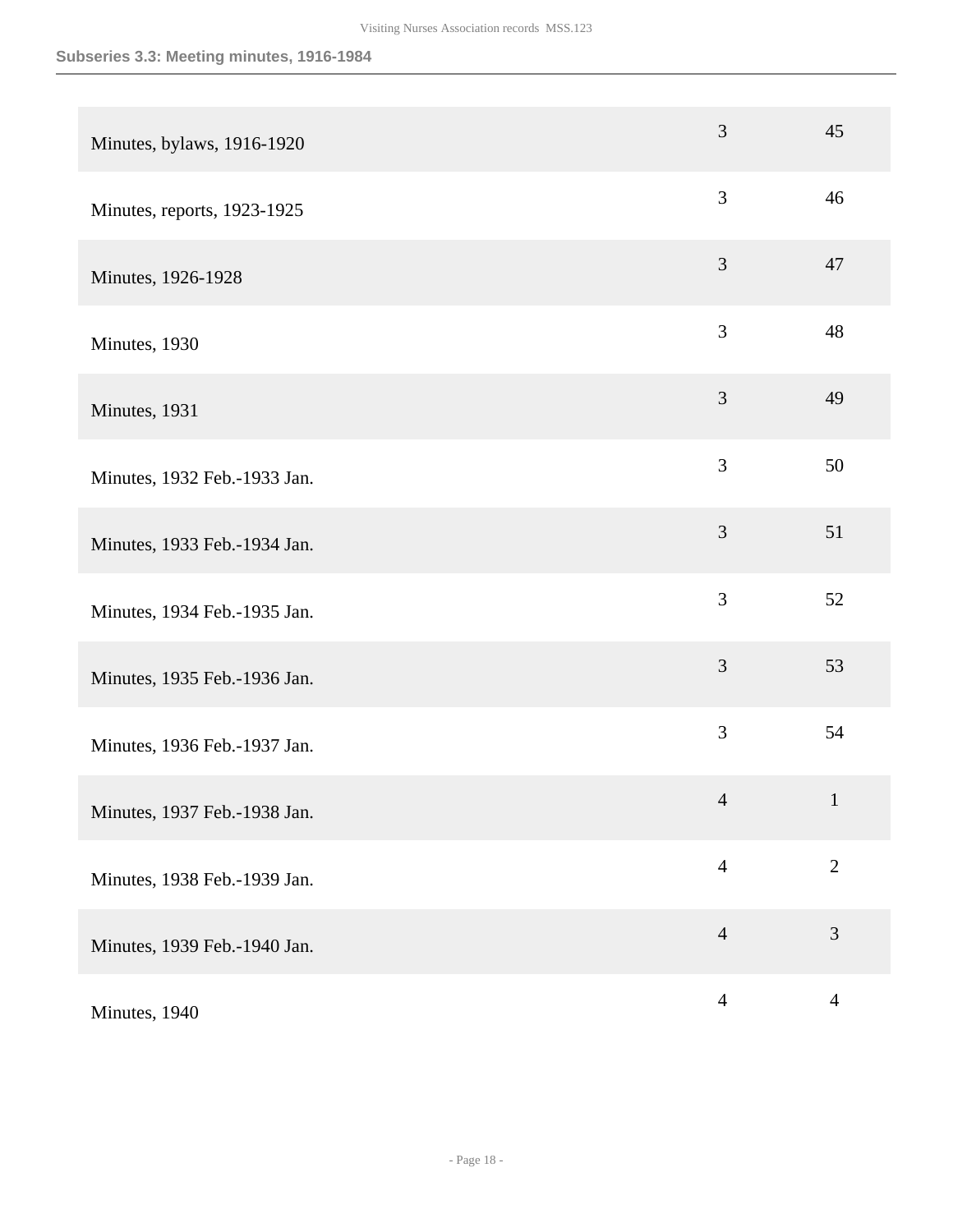| Minutes, 1941          | $\overline{4}$ | $\overline{5}$   |
|------------------------|----------------|------------------|
| Minutes, 1942          | $\overline{4}$ | $\boldsymbol{6}$ |
| Minutes, 1943-1944     | $\overline{4}$ | $\boldsymbol{7}$ |
| Minutes, 1945          | $\overline{4}$ | $8\,$            |
| Minutes, 1946          | $\overline{4}$ | 9                |
| Minutes, 1947          | $\overline{4}$ | $10\,$           |
| Minutes, 1948          | $\overline{4}$ | 11               |
| Minutes, 1949          | $\overline{4}$ | 12               |
| Minutes, reports, 1956 | $\overline{4}$ | 13               |
| Minutes, reports, 1957 | $\overline{4}$ | 14               |
| Minutes, 1958          | $\overline{4}$ | 15               |
| Minutes, reports, 1959 | $\overline{4}$ | $16\,$           |
| Minutes, reports, 1960 | $\overline{4}$ | 17               |
| Minutes, reports, 1961 | $\overline{4}$ | $18\,$           |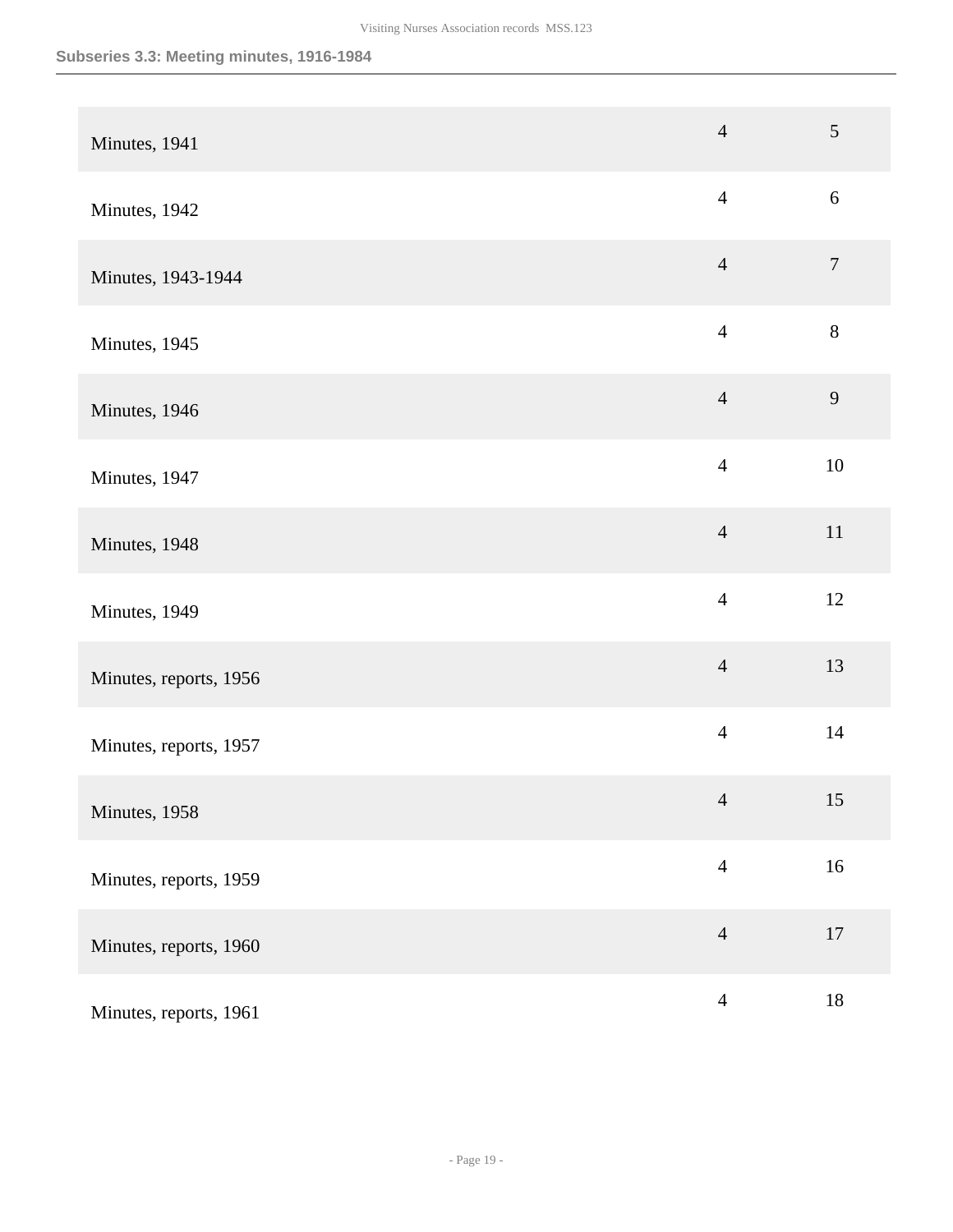### **Subseries 3.3: Meeting minutes, 1916-1984**

| Minutes, reports, 1962       | $\overline{4}$ | 19               |
|------------------------------|----------------|------------------|
| Minutes, reports, 1963       | $\overline{4}$ | 20               |
| Minutes, reports, 1964       | $\overline{4}$ | 21               |
| Minutes, reports, 1965       | $\overline{4}$ | $22\,$           |
| Minutes, reports, 1966       | $\overline{4}$ | 23               |
| Minutes, reports, 1967       | $\overline{4}$ | 24               |
| Minutes, reports, 1968       | $\overline{4}$ | 25               |
| Minutes, reports, 10/01/1968 | 5              | $\mathbf 1$      |
| Minutes, reports, 1969       | 5              | $\overline{2}$   |
| Minutes, 1970                | 5              | 3                |
| Mintues, 1971                | $\sqrt{5}$     | $\overline{4}$   |
| Minutes, 1972                | 5              | 5                |
| Minutes, 1973                | $\sqrt{5}$     | $\sqrt{6}$       |
| Minutes, 1974                | 5              | $\boldsymbol{7}$ |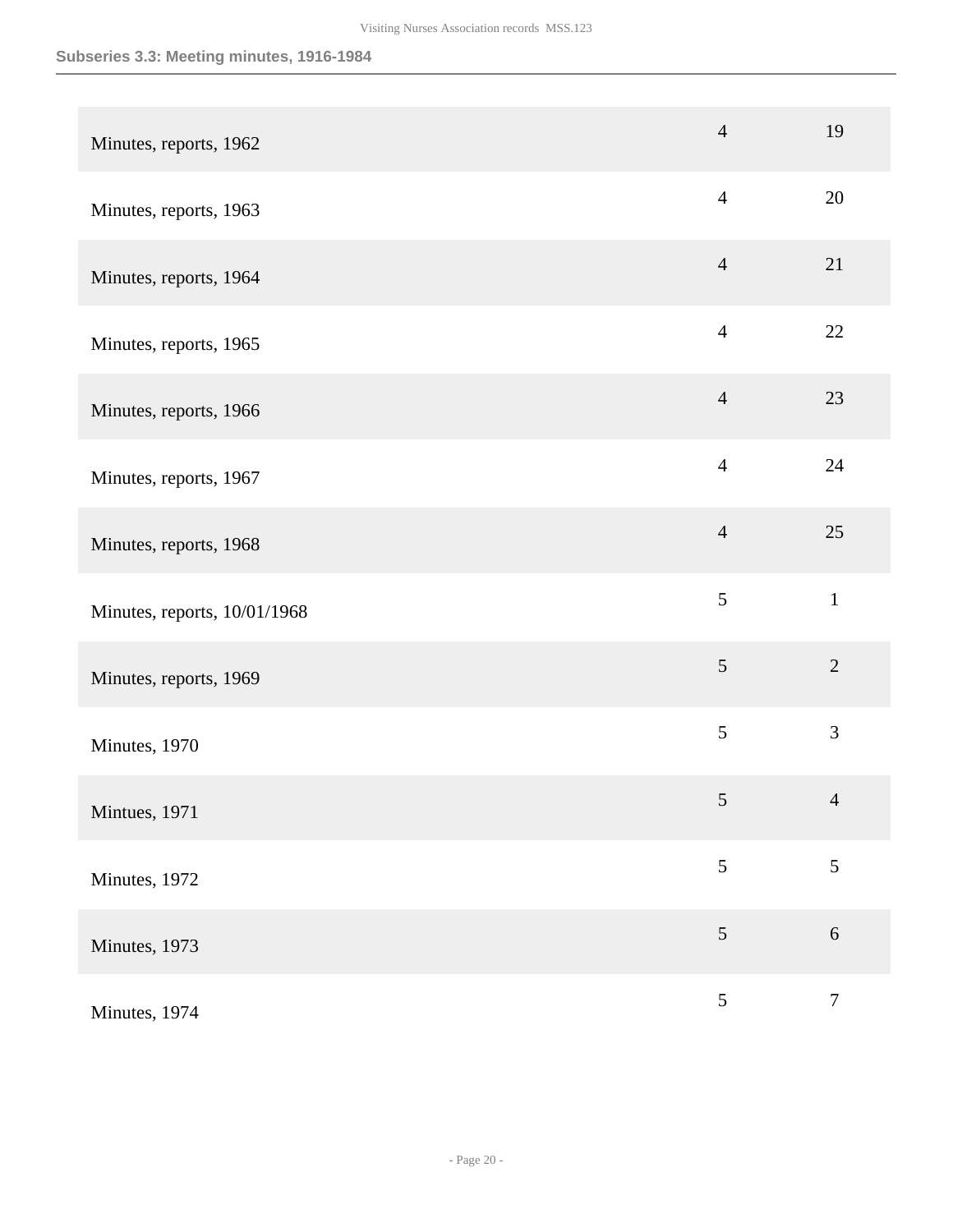### **Series 4: Visiting Nurses Association publications and related organizatio...**

| Minutes, 1975                | 5          | $\,8\,$        |
|------------------------------|------------|----------------|
| Minutes, 1976                | 5          | 9              |
| Minutes, 1977                | $\sqrt{5}$ | $10\,$         |
| Minutes, 1978                | 5          | 11             |
| Minutes, 1979                | $\sqrt{5}$ | 12             |
| Minutes, 1980                | 5          | 13             |
| Minutes, 1980 Jan.-1981 Jan. | $\sqrt{5}$ | 14             |
| Minutes, 1981                | 5          | 15             |
| Minutes, 1982                | 5          | 16             |
| Minutes, 1983                | 5          | 17             |
| Minutes, 1983                | $\sqrt{6}$ | $\,1\,$        |
| Minutes, 1984                | $\sqrt{6}$ | $\overline{2}$ |

### <span id="page-20-0"></span>**Series 4: Visiting Nurses Association publications and related organizations programs, 1916-1988**

**Box Folder**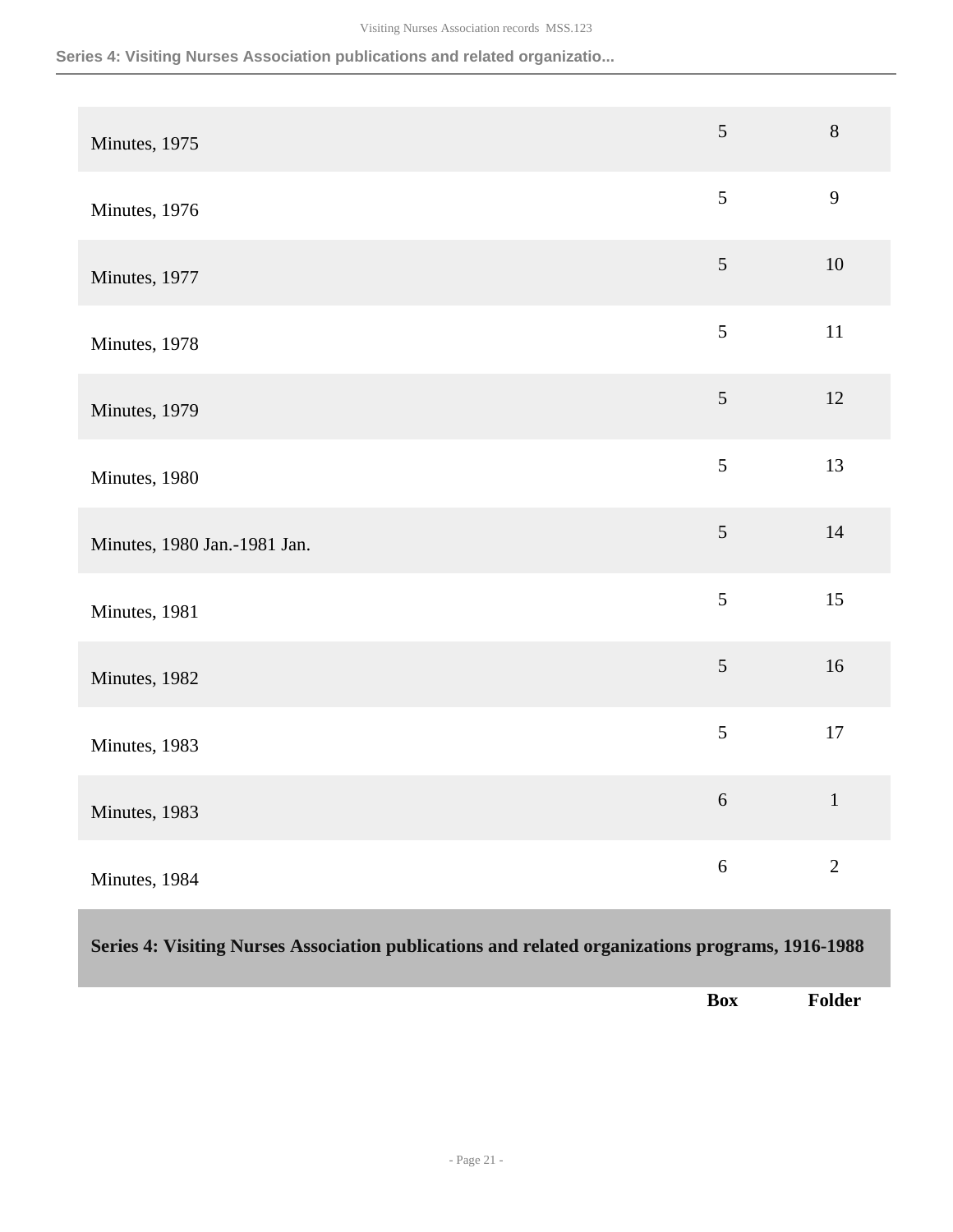**Series 4: Visiting Nurses Association publications and related organizatio...**

| Delaware County public health association constitution, 1930 | 6                | 3              |
|--------------------------------------------------------------|------------------|----------------|
| Hedwig, Cohen, "A Board Member is a Magical Creature", 1986  | 6                | $\overline{4}$ |
| Home healthy agency report, 1977                             | 6                | 5              |
| Indiana state board of health, undated                       | 6                | 6              |
| Inservice education, 1976 Jan.-Dec.                          | 6                | $\overline{7}$ |
| Medical, nursing policies, 1968                              | 6                | 8              |
| Medicare, 1987                                               | 6                | 9              |
| Memorials, 1923-1939                                         | 6                | 10             |
| National league for nursing, 1966                            | 6                | 11             |
| Nursing audit: graphic summary, 1976 Jan.-July               | 6                | 12             |
| Nursing audit, 1979                                          | 6                | 13             |
| Private duty monthly reports, 1987                           | $\boldsymbol{6}$ | 14             |
| Private duty monthly report, 1988                            | 6                | 15             |
| Skilled nursing care, 1949, 1971                             | 6                | 16             |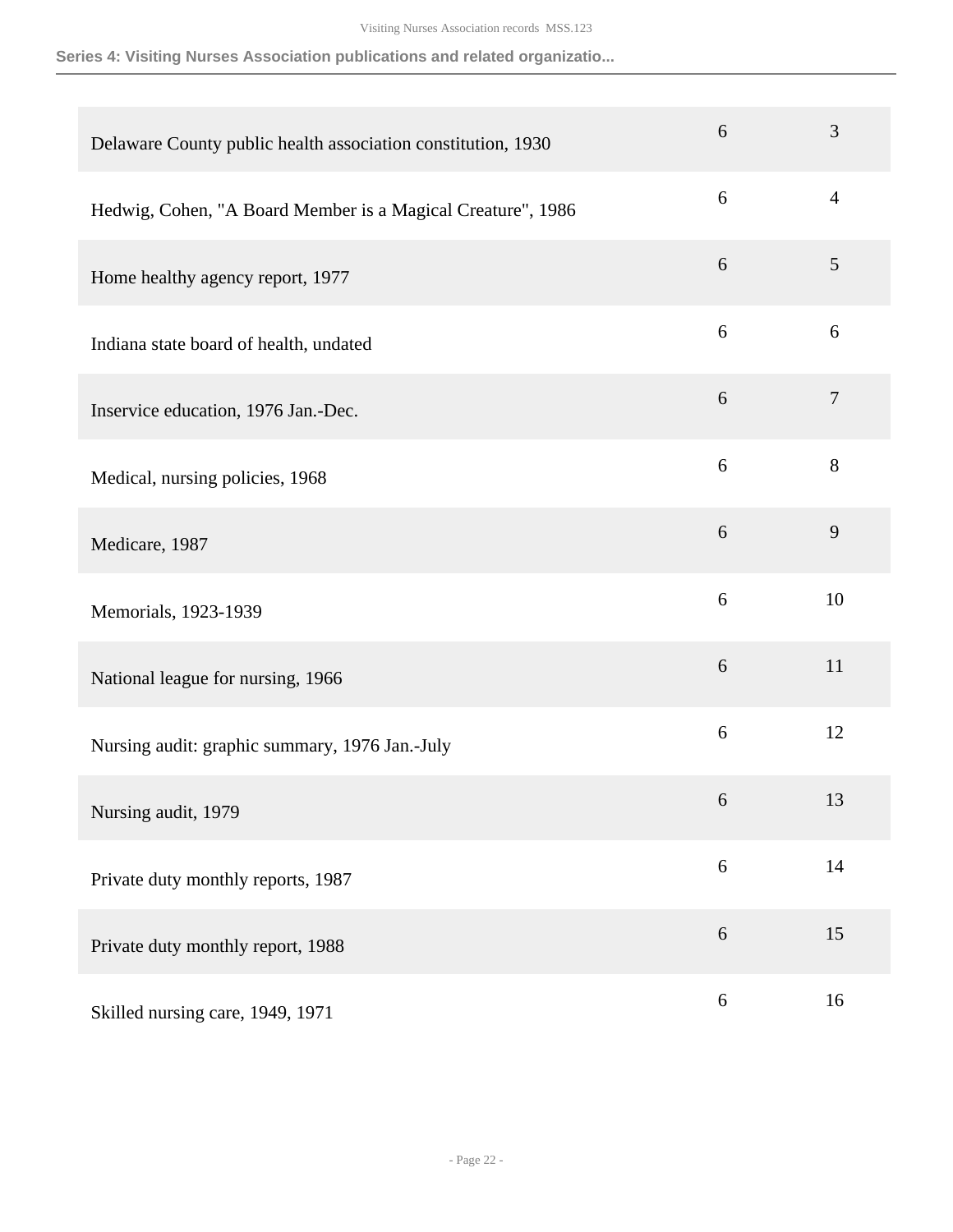### **Series 5: Visiting Nurses Association oversize materials, 1936-1980**

<span id="page-22-0"></span>

| Skilled nursing care, 1968-1971                                            | 6              | 17             |
|----------------------------------------------------------------------------|----------------|----------------|
| <b>Series 5: Visiting Nurses Association oversize materials, 1936-1980</b> |                |                |
|                                                                            | <b>Box</b>     | <b>Item</b>    |
| Memorials, 1948-1959                                                       | 7              | $\mathbf{1}$   |
| Memorials, 1960-1971                                                       | $\overline{7}$ | $\overline{2}$ |
|                                                                            | <b>Box</b>     | Folder         |
| Newspaper clippings, 1962-1964                                             | 7              | $\mathbf{1}$   |
| Proclamations, 1984                                                        | 7              | $\overline{2}$ |
|                                                                            | <b>Box</b>     | <b>Item</b>    |
| Newspaper clippings scrapbook, 1950/06/16-1961/11/15                       | 8              | $\mathbf{1}$   |
| Newspaper clippings scrapbook, 1962/03/09-1966/09/22                       | 8              | $\overline{2}$ |
| Newspaper clippings scrapbook, 1966/09/10-1970/04/05                       | 8              | 3              |
| Newspaper clippings scrapbook, 1975/11/12-1980/08/08                       | 8              | $\overline{4}$ |
| Newspaper clippings scrapbook, 1970/04/06-1972/11/30                       | $8\,$          | 5              |
| Newspaper clippings scrapbook, 1973/01/04-1975/11/09                       | 8              | 6              |